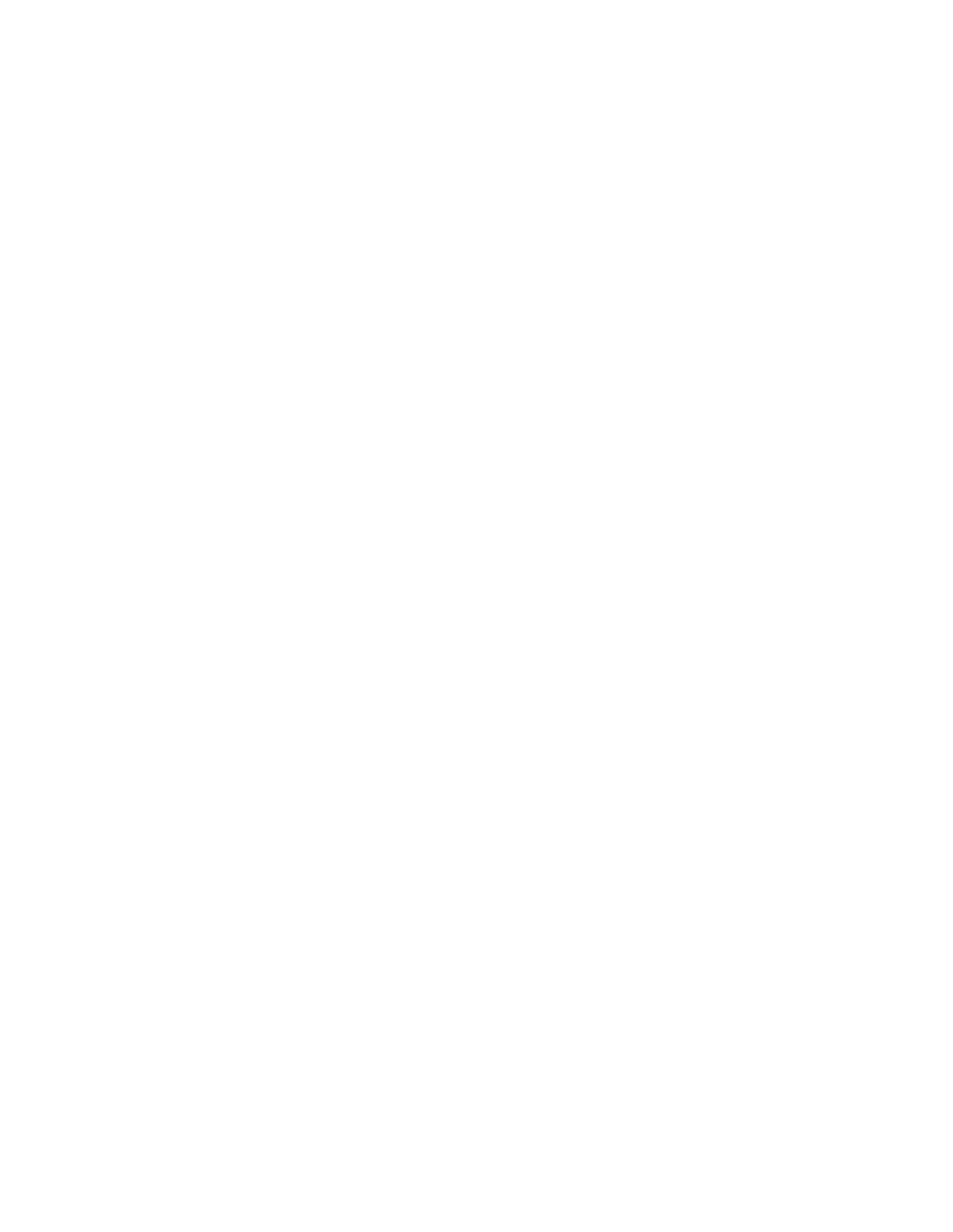### **SECTION 15054 REINFORCED CONCRETE PIPE WITH PVC LINING**

### <span id="page-2-0"></span>**PART 1 - GENERAL**

These Specifications apply to reinforced concrete pipe intended to be used for the construction of storm drains, sewers, and related structures.

The size, type, and D-load of the concrete pipe to be furnished shall be as shown on the Plans, or as specified under the item of work for the project.

Unless otherwise specified, pipe shall be either cast or spun.

Cast reinforced concrete pipe shall be manufactured by placing the concrete into stationary, vertical, cylindrical metal form.

Spun reinforced concrete pipe shall be manufactured by introducing the concrete into a rotating, horizontal, cylindrical metal form.

The interior surface of the pipe shall be smooth and well-finished. Joints shall be of such type and design and so constructed as to be adequate for the purpose intended so that, when laid, the pipe will form a continuous conduit with a smooth and uniform interior surface.

Sockets and spigots shall be free form any deleterious substance or condition which might prevent a satisfactory mortar bond at the joints.

If the Engineer determines that the forms, end rings or form gaskets used in the manufacture of the pipe are inadequate for the purpose intended, the Contractor shall replace or repair said equipment to the satisfaction of the Engineer.

Pipe stronger than that specified may be furnished at the Contractor's option, and at its expense, provided such pipe conforms in all other respects to the applicable provisions of these Specifications.

The Contractor shall furnish, install and maintain stulls or other devices in the pipe as may be necessary to meet the limitation on cracks as specified herein, throughout pipe handling, transportation, and field installation.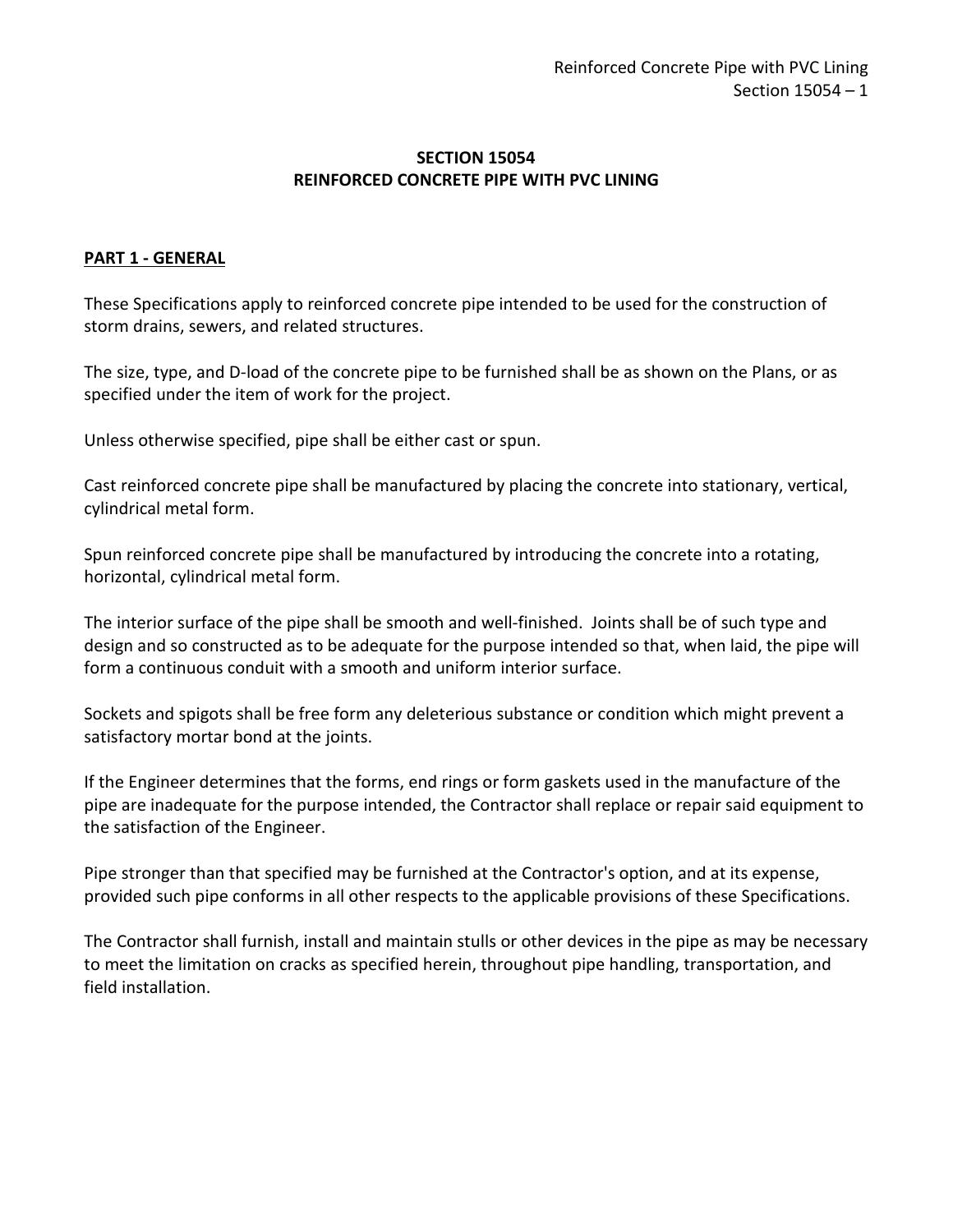## <span id="page-3-0"></span>**PART 2 - PRODUCTS**

#### <span id="page-3-1"></span>2.01 MATERIALS

Except when otherwise permitted by the Engineer, no materials shall be used in manufacturing of the pipe other than water, portland cement, mineral aggregates and steel conforming to ASTM C 76.

The aggregates shall be so graded, proportioned, and thoroughly mixed in a batch mixer to produce a homogeneous concrete mixture of such quality that the pipe will conform to the test and design requirements of these Specifications. The proportion of portland cement shall be not less than 560 pounds per cubic yard of concrete.

#### <span id="page-3-2"></span>2.02 LENGTH

The nominal length shall be not less than 8 feet except as otherwise specified or required for bends or special joints.

Variations in laying lengths of two opposite sides of pipe shall be not more than 1/8 inch per foot of diameter with a maximum of 5/8 inch in any length of pipe.

#### <span id="page-3-3"></span>2.03 REINFORCEMENT

A. General. The reinforcement shall be a cage fabricated of bars or wire. Transverse reinforcement shall be in the amount and type required to sustain the specified test loads. Longitudinal reinforcement shall be sufficient to make the cage rigid and to support the transverse reinforcement firmly in place in the forms during placing and consolidation of the concrete.

Fastenings (supports), approved by the Engineer, shall be used for holding the cage rigidly in place in the form in its circular shape. In cast pipe these fastenings shall be spaced not closer than 2 feet center-to-center along the length of the longitudinal reinforcement.

All reinforcing steel shall be clean and free from loose rust, scale, paint, grease, form oil, or other foreign matter.

Splices shall be butt-welded, or lap-welded a minimum of 6 diameters. Nonwelded splices shall be lapped a minimum of 20 diameters for deformed bars and 40 diameters for plain bars or cold-drawn wire. Nonwelded lapped splices shall be wired tightly. Welds shall develop not less than 75 percent of the minimum specified ultimate strength of the bars or wires being welded.

The Contractor shall furnish data to the Engineer indicating the lot number, wall thickness, and the size, spacing and positioning of reinforcement for any pipe manufactured.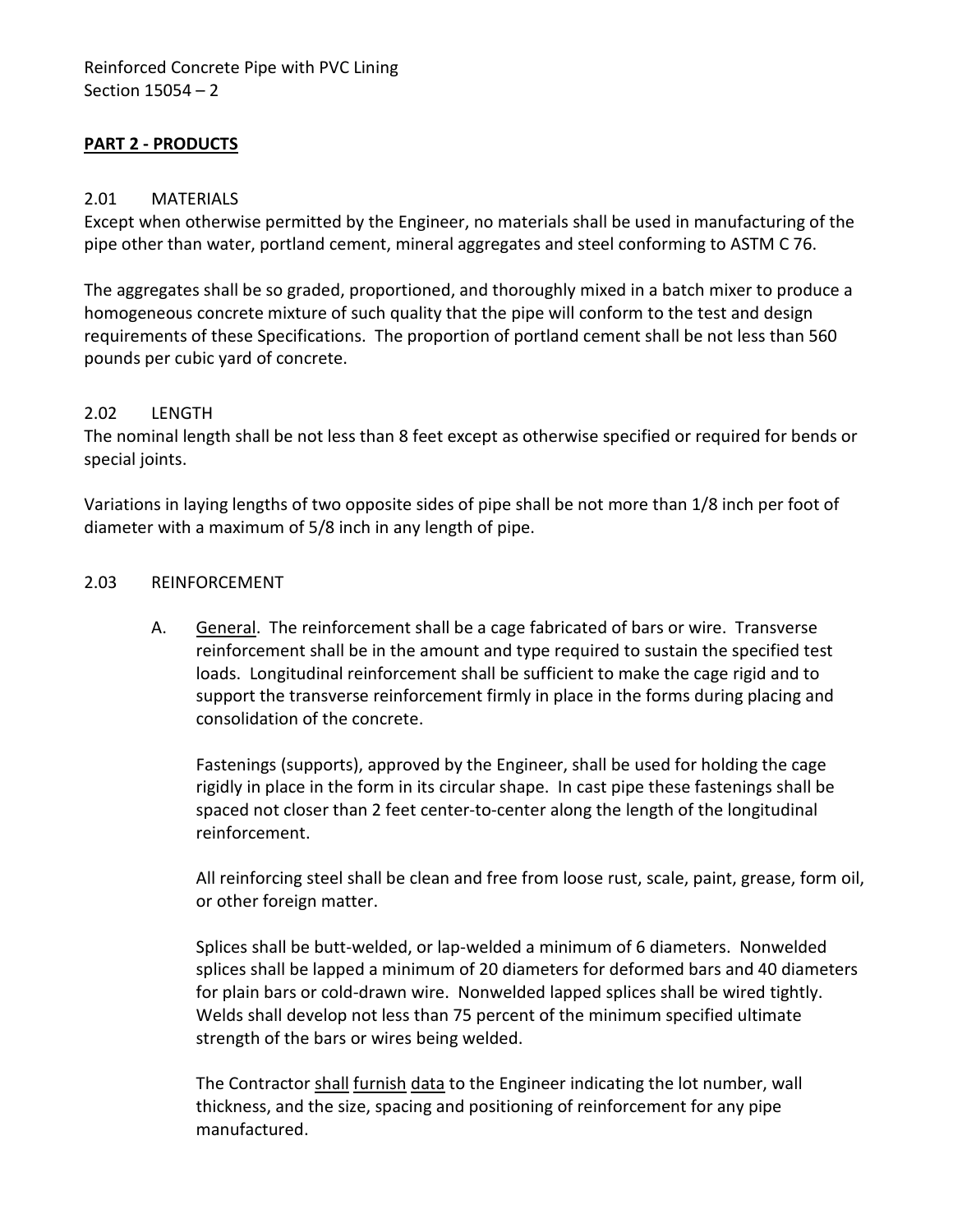B. Location of Reinforcement. Measurements of position, except for concrete cover, shall apply to the center of the bar or wire.

The required minimum cover measured between reinforcement surface and pipe surface, and the permitted cover tolerances for 48" pipe are as follows:

| Transverse Reinforcement:   | $3/4" - 1/4", +3/8"$ |
|-----------------------------|----------------------|
| Longitudinal Reinforcement: | $1/2$ " minimum      |

For lined pipe, the cover shall be increased as necessary to ensure that the distance from any reinforcement to embedded lugs or locking extensions of the liner is at least  $1/4$  inch.

C. Placement of Reinforcement. The transverse reinforcement shall be placed in the body of the pipe in such a manner that the longitudinal reinforcement of the cage will hold the last hoop or coil 1 inch from the end plate or rings. Both ends of the transverse reinforcement shall be finished off with a complete hoop of reinforcement. For cast pipe, the longitudinal reinforcement shall have a minimum cover of 1 inch from the end faces of the pipe.

Transverse reinforcement shall be included in the tongue or groove projection only when the reinforcement has been specifically designed to reinforce the tongue or groove projection.

D. Joints. Joints shall be designed so as to be self-centering. Unless otherwise specified, joints in concrete pipe shall be of the rubber-gasketed type. Joint details shall be submitted to the Engineer for approval before commencing pipe manufacture.

If required by the Engineer, the pipe shall be "match-marked" to meet specified laying tolerances at the place of manufacture and laying diagrams shall be furnished to the Contractor.

#### <span id="page-4-0"></span>2.04 GENERAL MANUFACTURING REQUIREMENTS

A. Cast Pipe. During the placing of each batch, the concrete shall be vibrated continuously with internal or external mechanical vibrators operating at a minimum rate of 6,500 vibrations per minute.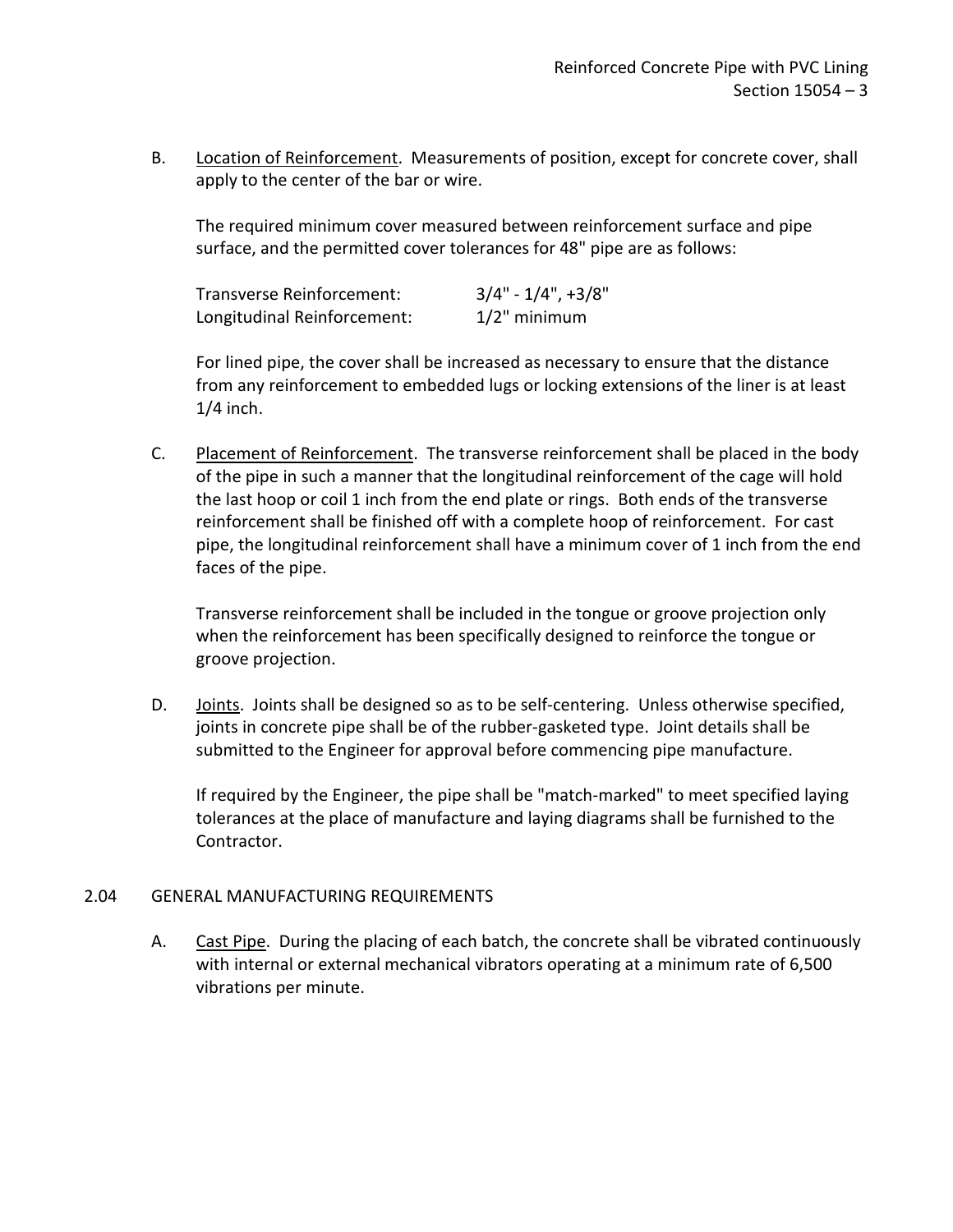## Reinforced Concrete Pipe with PVC Lining Section 15054 – 4

B. Spun Pipe. After the concrete materials have been mixed, they shall be promptly placed in the forms and spun on a horizontal axis. If, for any reason, the work of filling the forms is interrupted long enough for the concrete to take its initial set, any partly filled form shall be emptied and the concrete rejected. While the concrete is being placed in the forms, they shall be revolved on a horizontal axis at a speed that will ensure as uniform a distribution of the fine and coarse aggregate as possible. After all the concrete has been placed in the forms, the forms shall be revolved at the proper speed for sufficient length of time to secure as dense a concrete as possible, and the interior surface shall be made smooth. Water and laitance collecting on the surface of the pipe shall be troweled and finished to the form of a true cylinder.

## <span id="page-5-0"></span>2.05 CURING

A. Steam Curing Facilities. The manufacturer shall provide adequate enclosures, steam plant, piping, and other facilities for curing pipe. The enclosures shall be such that the temperature and humidity can be controlled to keep the pipe surfaces moist at all times and the temperature maintained continuously between 80°F and 170°F. Bulkhead curing is permissible, but will only be given credit for a maximum of 12 hours of the steam cycle.

## B. Curing Procedures

- 1. General. Cast and spun pipe shall be cured by steam or water, or a combination of both, as described in the following paragraphs:
- 2. Steam Curing. Steam may be applied as soon as the pipe is enclosed but not later than 10 hours after completion of concrete placement. The temperature within the enclosure shall not be raised above 100°F by the use of steam for the first hour; thereafter the temperature shall not be increased at a rate greater than 40°F per hour. The temperature shall be maintained continuously between 80°F and 170°F for 28 hours.

Six hours of steam (at least 5 hours at 80°F or higher) is required before forms may be removed. The period necessary to remove the forms may be included in the 28 hours, as long as it does not exceed 4 hours. Any time more than 4 hours shall be added to the total steam cycle. The time lapse during form removal shall not exceed 1 working day.

3. Combination Curing. At any time after 6 hours of the steam cycle, the steam may be stopped and the cure continued, using water applied in such a manner that the outside surface of the pipe is kept continuously moist. Water may be substituted for steam on a basis of 4 hours of water being equal to 1 hour of steam. The manufacturer shall notify the Engineer prior to using water in lieu of steam.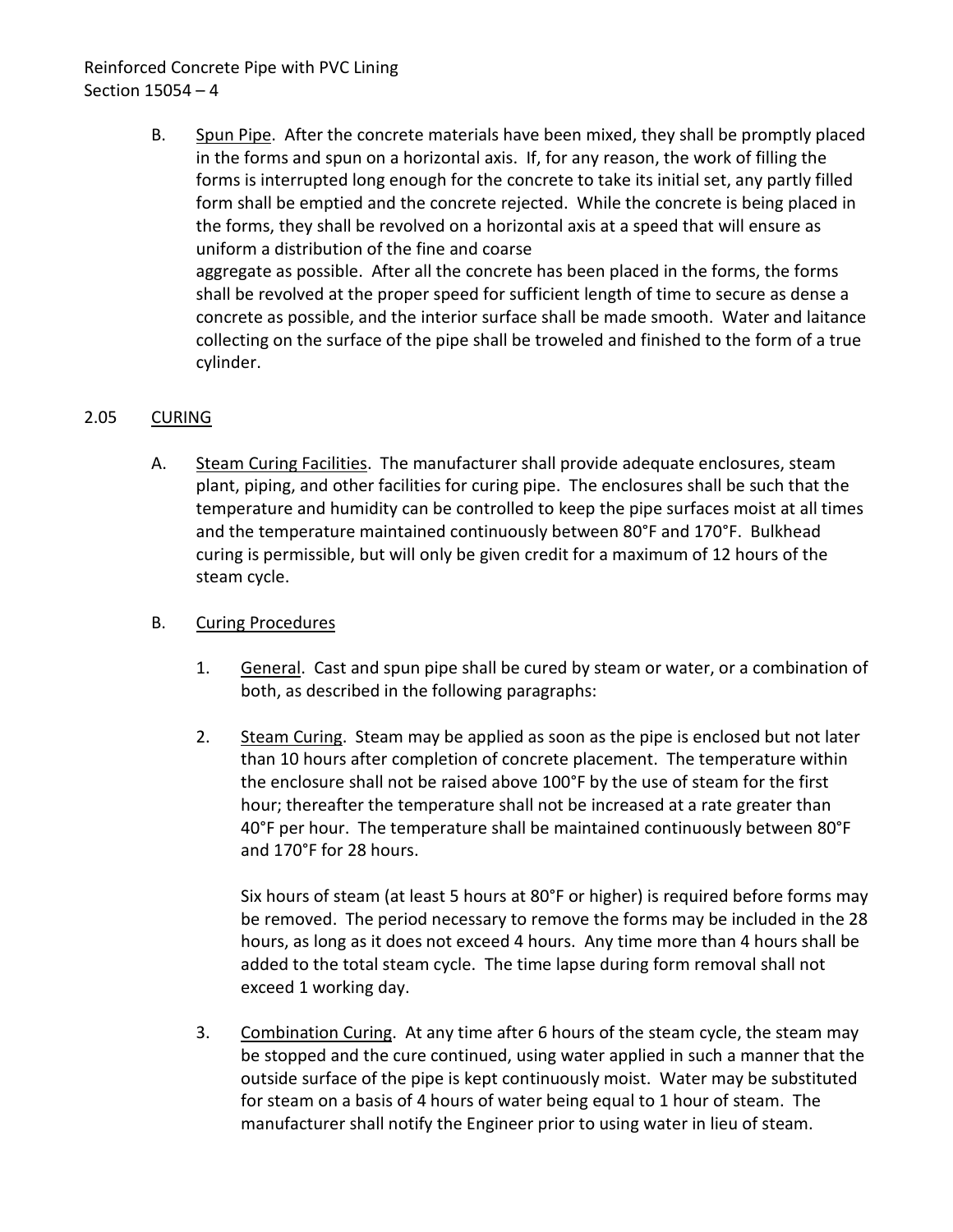- 4. Water Curing. Pipe may be water cured by any method that will keep the outside surface continuously moist for 4 consecutive days. Pipe to be given a total water cure may not be stripped from the forms until 20 hours after concrete placement or until the concrete has reached a compressive strength of 1,500 psi, whichever occurs first.
- 5. Alternate Curing Based on Compressive Strength. Pipe cured by any of the above methods may have the water or steam stopped when the concrete strength reaches 3,000 psi. The strength shall be determined in accordance with ASTM C 31 and C 39.
- 6. Alternate Curing Procedures. The manufacturer may request approval of alternate methods of curing that differ from the procedures specified above. The alternative method shall be specified in writing to the Engineer and fully substantiated by test data.

## <span id="page-6-0"></span>2.06 CAUSES FOR REJECTION

Inspection of pipe by the District will be made at the place of manufacture, and may be rejected for any of the following reasons:

- A. A piece of any size broken out of the pipe.
- B. Defects that indicate imperfect mixing or molding.
- C. Any crack extending entirely through the wall of the pipe and having a longitudinal or transverse length greater than the wall thickness of the pipe.
- D. Any shattering or flaking of concrete at a crack.
- E. A deficiency greater than ¼ inch from the specified wall thickness of pipe 30 inches or smaller in diameter, or a deficiency greater than 6 percent from the specified wall thickness of pipe larger than 30 inches in internal diameter, except that the deficiency may be 8 percent adjacent to the longitudinal form joint, provided that the additional deficiency does not lie closer than 20 percent of the internal diameter to the vertical axis of the pipe and does not extend along the circumference for a distance greater than 20 percent of the internal diameter of the pipe.

The deficiencies in wall thickness permitted herein do not apply to gasket contact surfaces in gasketed joint pipe. Dimensions and tolerances of such contact surfaces shall be submitted for approval.

F. A variation from a true circle of the specified diameter by more than 1 percent.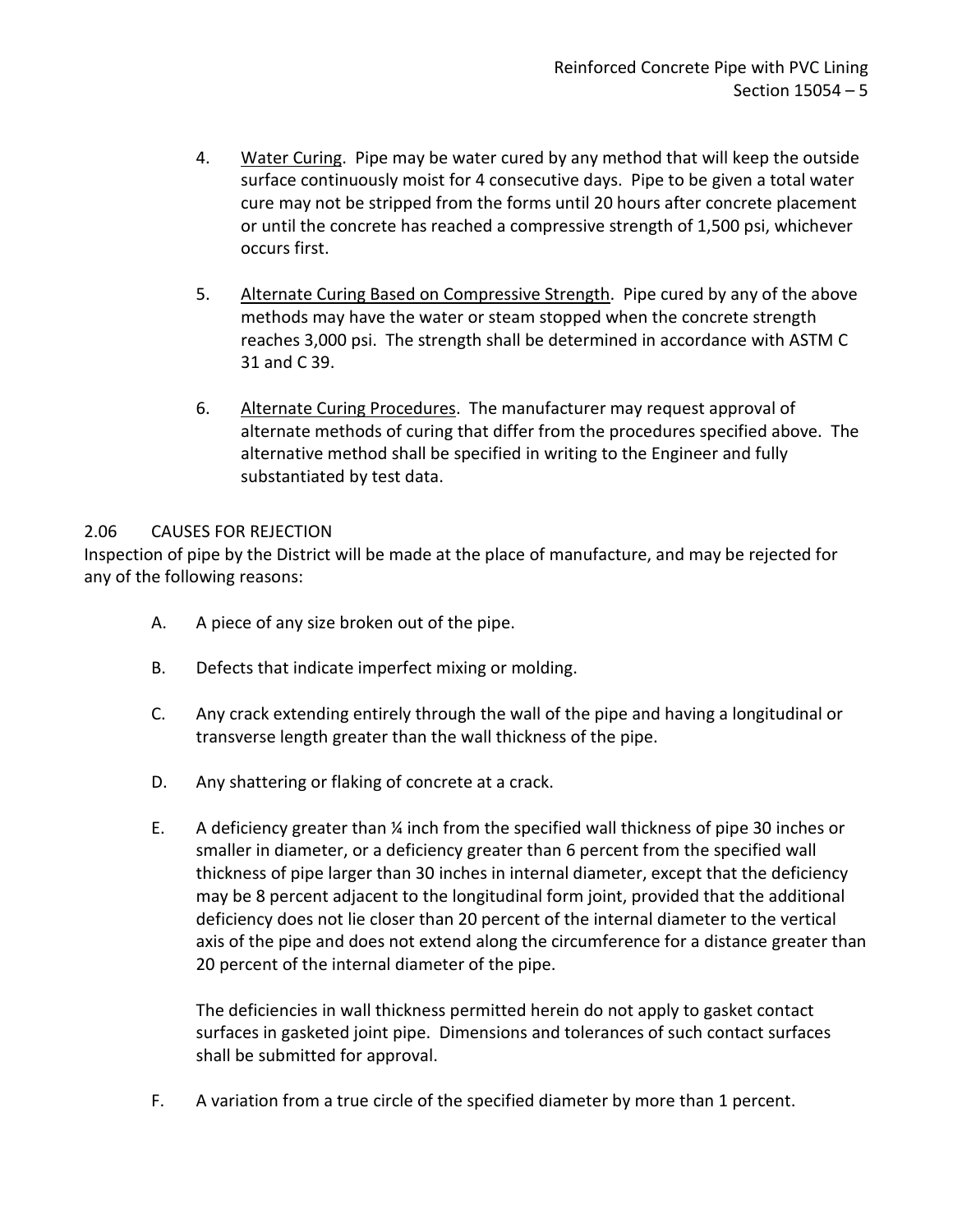## Reinforced Concrete Pipe with PVC Lining Section 15054 – 6

- G. Rock pockets and water pockets in any pipe.
- H. Exposure of any reinforcement arising from misplacement thereof.
- I. Surface defects indicating honeycomb or open-texture.
- J. Separations or "blisters".
- K. For sewer pipe, any crack showing two visible lines or separation for continuous length of 2 feet or more, or an interrupted length of 3 feet or more anywhere in evidence, both inside and outside, except where such cracks occur during the external loading test specified herein.
- L. Any continuous crack having a surface width of 0.01 inch or more and extending for a length of 12 inches or more, regardless of depth or position in the wall of the pipe.
- M. The pipe fails the strength test.

The imperfections and variations as causes for rejection in sewer pipe, as specified herein, shall apply to pipe for which design details are indicated on the Plans as well as for pipe which is specified by D-load.

Pipe shall be considered ready for transporting to the project site when it conforms to the specified requirements for curing, testing and inspection.

#### <span id="page-7-0"></span>2.07 BASIS FOR ACCEPTANCE

- A. General. The basis for acceptance shall be by one of the following, as designated in the Specifications:
	- 1. The D-load bearing strength test, compliance with these Specifications, inspection of the pipe manufacture, and inspection of the completed pipe.
	- 2. The structural design details, materials, tests, inspection of the pipe manufacture, and inspection of the completed pipe.
	- 3. Acceptance of certification of compliance with these Specifications.
- B. Acceptance of Stockpiled Pipe. Pipe may be used from stockpiles only when approved in advance by the Engineer, and provided the pipe meets all other requirements for pipe with the exception of inspection of manufacture.

For the purpose of these Specifications, "stockpiled" pipe shall be defined as pipe manufactured in quantity which will meet requirements of this section, but which was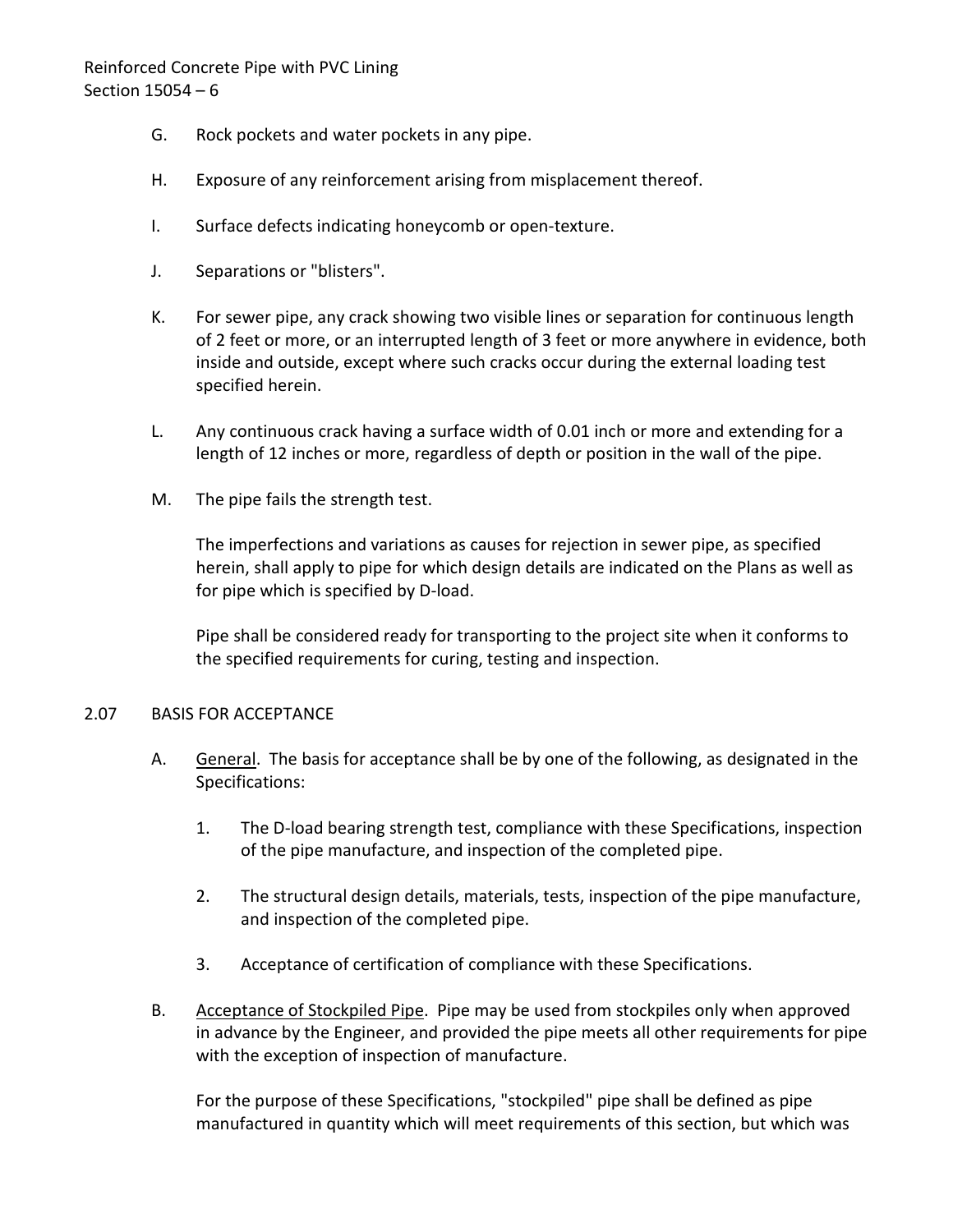not manufactured for use in specific projects. However, pipe which has been rejected by another agency will not be considered as "stockpiled" pipe, nor will such pipe be accepted.

### <span id="page-8-0"></span>2.08 MARKING

The date of manufacture, size and D-load, lot number, manufacturer's identification mark, and where elliptical reinforcement is used, a 4-inch (100mm) high "T" marking the location of the minor axis of the reinforcement shall be legibly painted or stamped on the inside of each pipe.

Sections of pipe to be inspected shall be so situated at the manufacturer's plant as to provide the Engineer with free accessibility for inspection and marking. In no case shall the pipe be stacked to a height that would require the Engineer to climb or use a ladder to properly inspect the pipe.

At the place of manufacture, the Engineer will indicate acceptance of the pipe for delivery to the Work by marking the pipe with the Agency's stamp. Such acceptance, however, shall be considered a tentative acceptance. Final acceptance will be made only when the project has been completed.

If pipe is rejected subsequent to its manufacture, the mark placed thereon by the Engineer shall be defaced.

#### <span id="page-8-1"></span>2.09 LINED REINFORCED CONCRETE PIPE

A. General. These specifications apply to pipe manufactured with a plastic lining. The plastic lining material shall comply with Section 2.10.

Such pipe shall conform to the applicable provisions governing reinforced concrete pipe set forth in Section 15054 except that the causes for rejection shall be as listed herein, and repair of pipe will be permitted only within the limits set forth under these causes for rejection and by the methods provided in this subsection.

All such pipe shall be manufactured with Type II cement unless another type is specified. All cement shall contain not more than 0.6 percent by weight of alkalies calculated as  $Na<sub>2</sub>O$  plus 0.658 K<sub>2</sub>O.

Chairs or spacers between the reinforcement and forms or base rings shall be stainless steel or a nonferrous material approved by the Engineer, and in no case shall any chair or spacer come in contact with liner plate.

- B. Causes for Rejection. Lined pipe may be rejected for any of the following reasons:
	- 1. Exposure of any wires, positioning spacers or chairs used to hold the reinforcement cage in position, or steel reinforcement in any surface of the pipe, except for holding rods in end projections.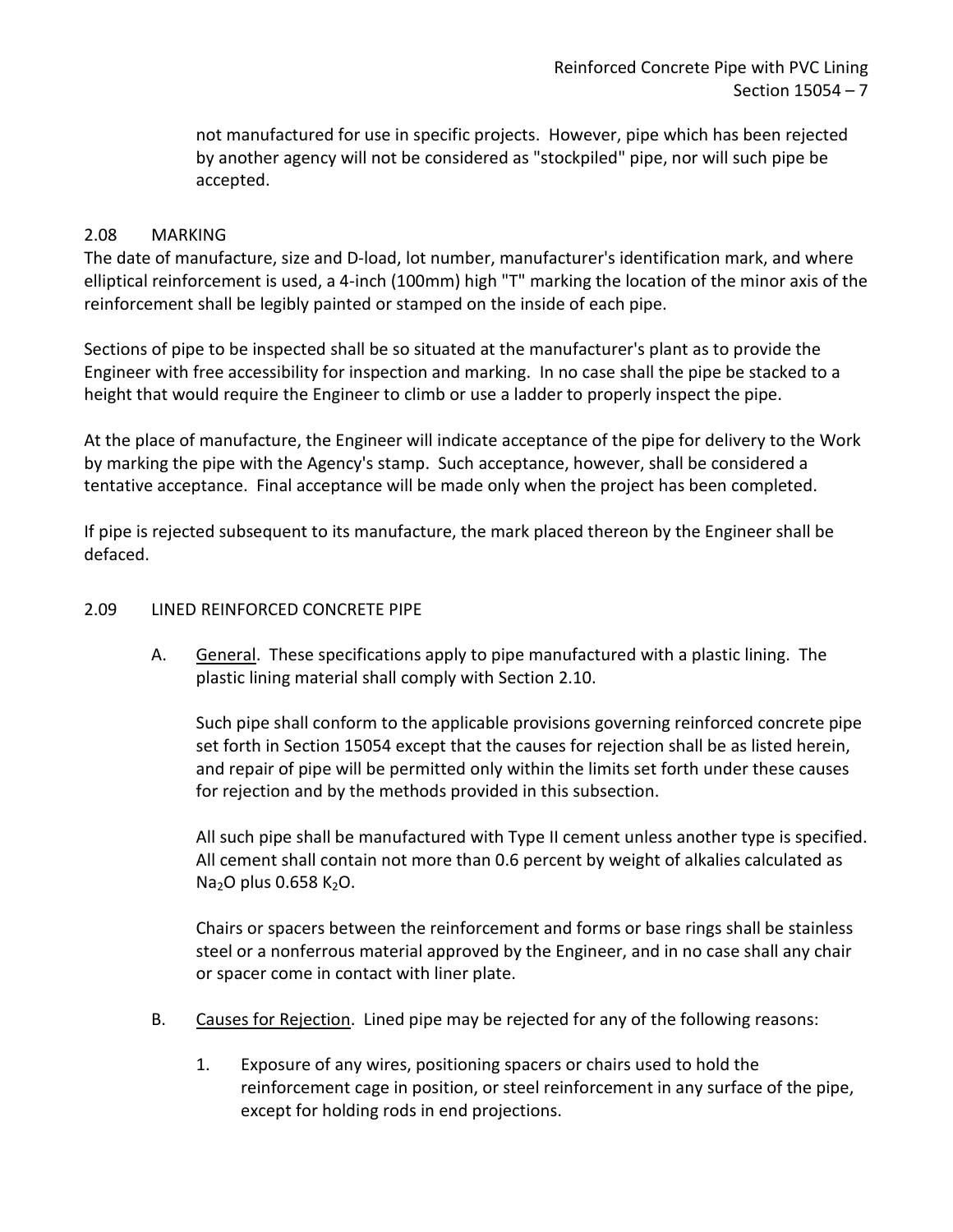- 2. Transverse reinforcing steel found to be in excess of 1/4 inch out of specified position after the pipe is molded.
- 3. Any shattering or flaking of concrete at a crack.
- 4. Air bubble voids (bugholes) on the interior and exterior surfaces of the pipe exceeding 1/4 inch in depth unless pointed with mortar or other approved material.
- 5. Unauthorized application of any wash coat of cement or grout.
- 6. A deficiency greater than 1/4 inch from the specified wall thickness of pipe 30 inches or smaller in internal diameter, except that the deficiency may be 8 percent adjacent to the longitudinal form joint, provided that the additional deficiency does not lie closer than 20 percent of the internal diameter to the vertical axis of the pipe and does not extend along the circumference for a greater than 20 percent of the internal diameter of the pipe. The deficiencies in wall thickness permitted herein do not apply to gasket contact surfaces in gasketed joint pipe. Dimensions and tolerances of such contact surfaces shall be submitted for approval.
- 7. A variation from the specified internal diameter in excess of 1 percent, or interior surfaces which have been reworked after placing of the concrete. The variation in internal diameter permitted herein does not apply to gasket contact surface in gasketed joint pipe. Tolerances at such contact surfaces shall be submitted for approval.
- 8. A water pocket (identified by tapping the internal surface of the pipe) which is greater than 30 inches in length or wider than three times the specified wall thickness.
- 9. A piece broken from the end projections of the pipe which has circumferential length exceeding 60 degrees of the circle, or extends into the body of the pipe, or extends into the gasket contact surfaces of gasketed joint pipe for a circumferential length in excess of 6 inches (measured at the midpoint of the gasket contact surface on the bell end, and at the inner shoulder of the gasket groove at the spigot end). If two or more pieces are broken from an end projection, the total length of such broken pieces on any end shall not exceed 90 degrees of the circle; and there shall be a distance of at least 9 inches of sound concrete between breaks. The total length of broken pieces that extends into the gasket contact surfaces of gasketed joint pipe shall not exceed a circumferential length of 6 inches.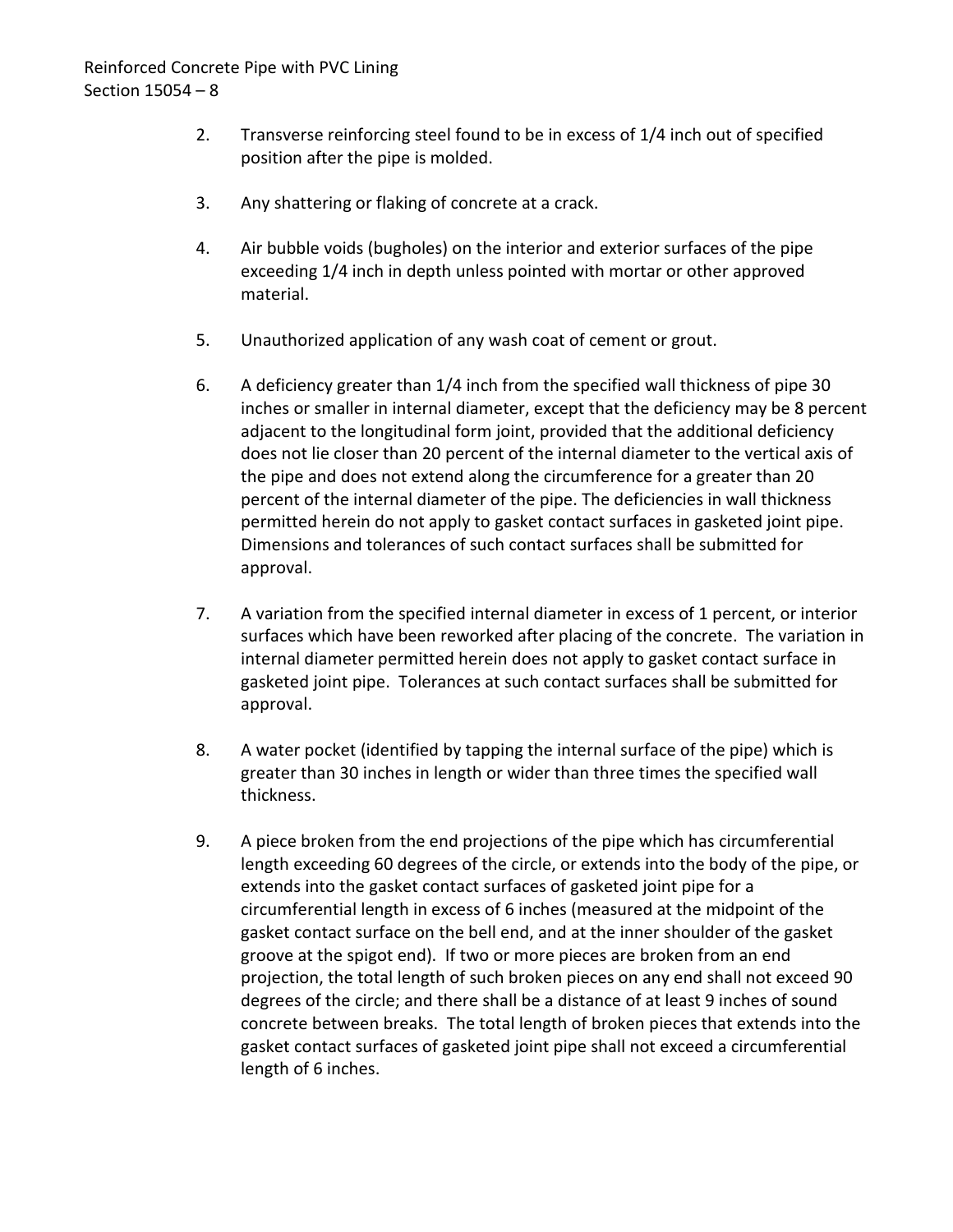If less than 9 inches of sound concrete exists between two individual breaks, the two breaks shall be considered as one continuous break.

- 10. Defects that indicate imperfect molding of concrete; or any surface defect indicating honeycomb or open-texture (rock pockets) greater in size than an area equal to a square with a side dimension of two and one-half times the wall thickness or deeper than two times the maximum graded aggregate size; or a local deficiency of cement resulting in loosely bonded concrete, the area of which exceeds in size the limits of area described in (h) and (i) above when the defective concrete is removed.
- 11. Any of the following cracks:
	- a) A crack having a width of 0.01 inch or more throughout a continuous length of 1 foot or more.
	- b) Any crack extending through the wall of the pipe and having a length in excess of the wall thickness.
	- c) Any crack showing two visible lines of separation for a continuous length of 2 feet or more, or an interrupted length of 3 feet or more anywhere in evidence, both inside and outside.

When required by the Engineer, any crack which is 0.01 inch wide or wider and is not a cause for rejection, shall be filled with neat cement grout composed of cement mixed with water to a fluid consistency.

## <span id="page-10-0"></span>2.10 PVC SHEET LINER FOR REINFORCED CONCRETE PIPE

PVC sheet liner shall be Ameron T-lock or approved equal. The manufacturer of the lining shall furnish to the District an affidavit attesting to the successful use of its material as a lining for sewer pipes for a minimum period of 10 years in sewage conditions recognized as corrosive or otherwise detrimental to concrete. All work for and in connection with the installation of the lining in concrete pipe, and the field sealing and welding of joints, shall be done in strict conformity with all applicable specifications, instructions and recommendations of the lining manufacturer. All welding must be done by individuals who have certification by manufacturers of each individual that will be performing the work.

## **END OF SECTION 15054**